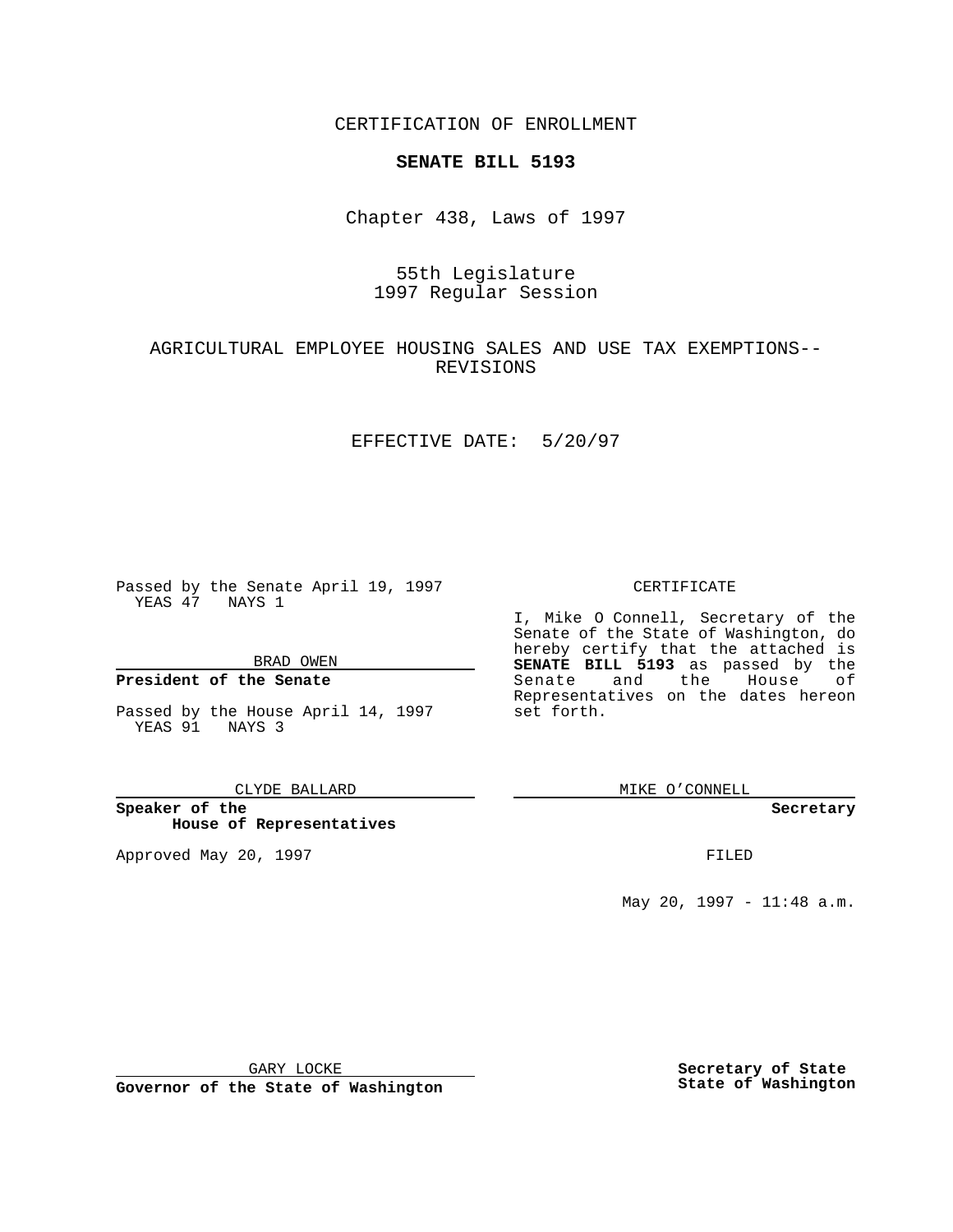# **SENATE BILL 5193** \_\_\_\_\_\_\_\_\_\_\_\_\_\_\_\_\_\_\_\_\_\_\_\_\_\_\_\_\_\_\_\_\_\_\_\_\_\_\_\_\_\_\_\_\_\_\_

\_\_\_\_\_\_\_\_\_\_\_\_\_\_\_\_\_\_\_\_\_\_\_\_\_\_\_\_\_\_\_\_\_\_\_\_\_\_\_\_\_\_\_\_\_\_\_

### AS AMENDED BY THE HOUSE

Passed Legislature - 1997 Regular Session

#### **State of Washington 55th Legislature 1997 Regular Session**

**By** Senators Prentice, Newhouse, Sellar, Morton, Deccio, Rasmussen, Winsley and Hale; by request of Department of Revenue

Read first time 01/20/97. Referred to Committee on Agriculture & Environment.

 AN ACT Relating to sales and use tax exemptions for farmworker housing; amending RCW 82.08.02745 and 82.12.02685; and declaring an emergency.

BE IT ENACTED BY THE LEGISLATURE OF THE STATE OF WASHINGTON:

 **Sec. 1.** RCW 82.08.02745 and 1996 c 117 s 1 are each amended to read as follows:

 (1) The tax levied by RCW 82.08.020 shall not apply to charges made for labor and services rendered by any person in respect to the constructing, repairing, decorating, or improving of new or existing buildings or other structures used as agricultural employee housing, or to sales of tangible personal property that becomes an ingredient or component of the buildings or other structures during the course of the constructing, repairing, decorating, or improving the buildings or other structures, but only if the buyer provides the seller with an exemption certificate in a form and manner prescribed by the department by rule.

 (2) The exemption provided in this section for agricultural employee housing provided to year-round employees of the agricultural employer, only applies if that housing is built to the current building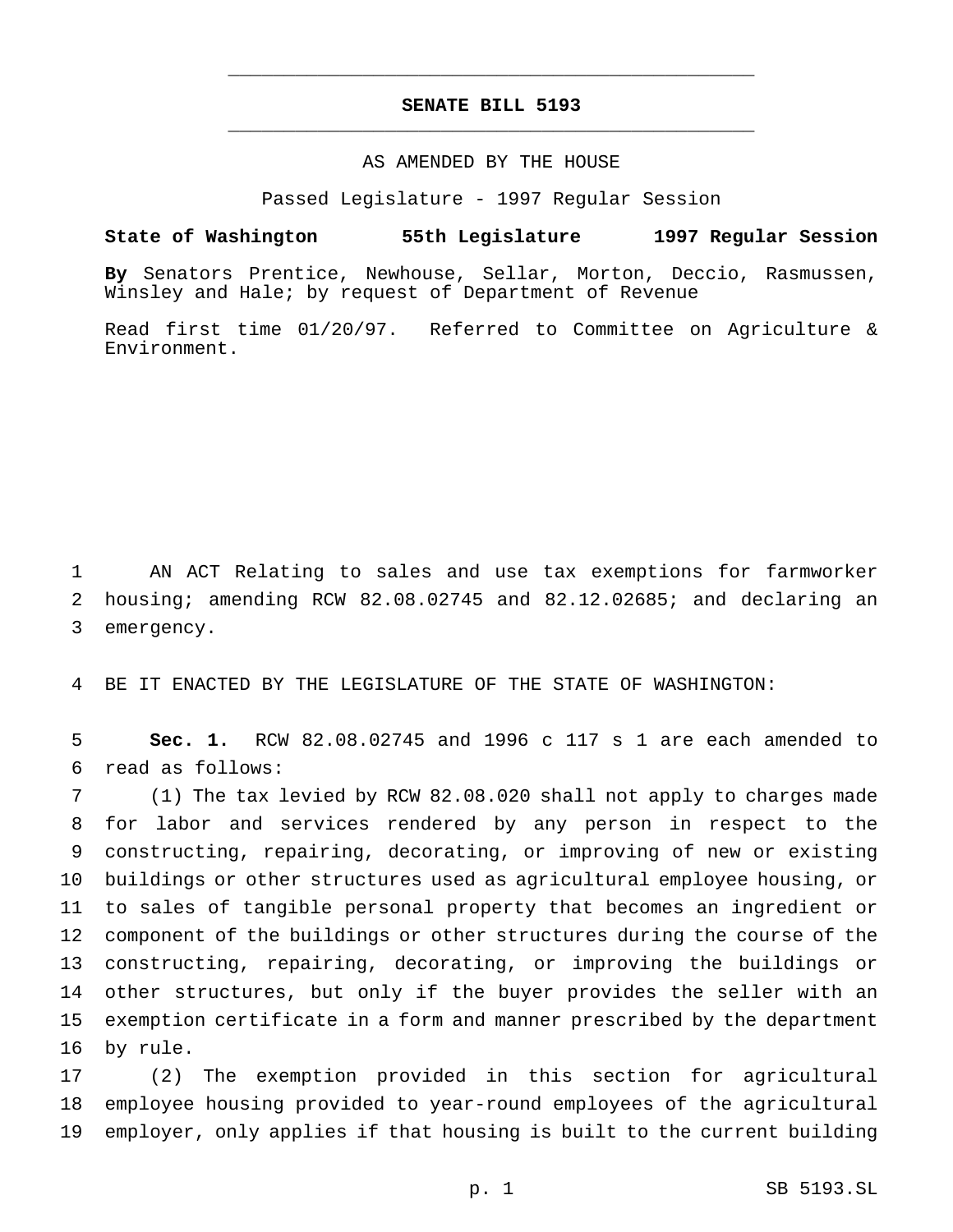code for single-family or multifamily dwellings according to the state building code, chapter 19.27 RCW.

 (3) Any agricultural employee housing built under this section 4 shall be used according to this section for at least five consecutive 5 years from the date the housing is approved for ((occupation)) occupancy, or the full amount of tax otherwise due shall be immediately 7 due and payable together with interest, but not penalties, from the 8 date the housing is approved for occupancy until the date of payment. 9 If at any time agricultural employee housing that is not located on 10 agricultural land ceases to be used in the manner specified in subsection (2) of this section, the full amount of tax otherwise due 12 shall be immediately due and payable with interest, but not penalties, from the date the housing ceases to be used as agricultural employee housing until the date of payment.

 (4) The exemption provided in this section shall not apply to housing built for the occupancy of an employer, family members of an employer, or persons owning stock or shares in a farm partnership or corporation business.

(5) For purposes of this section and RCW 82.12.02685:

 (a) "Agricultural employee" or "employee" has the same meaning as given in RCW 19.30.010;

 (b) "Agricultural employer" or "employer" has the same meaning as given in RCW 19.30.010; and

 (c) "Agricultural employee housing" means all facilities provided 25 by ((the)) an agricultural employer, housing authority, local 26 government, state or federal agency, nonprofit community or neighborhood-based organization that is exempt from income tax under section 501(c) of the internal revenue code of 1986 (26 U.S.C. Sec. 29 501(c)), or for-profit provider of housing for housing ((the 30 employer's)) agricultural employees on a year-round or seasonal basis, including bathing, food handling, hand washing, laundry, and toilet facilities, single-family and multifamily dwelling units and dormitories, and includes labor camps under RCW 70.54.110. "Agricultural employee housing" does not include housing regularly 35 provided on a commercial basis to the general public ((that is provided to agricultural employees on the same terms and conditions as it is 37 provided to the general public)). "Agricultural employee housing" does not include housing provided by a housing authority unless at least 39 eighty percent of the occupants are agricultural employees whose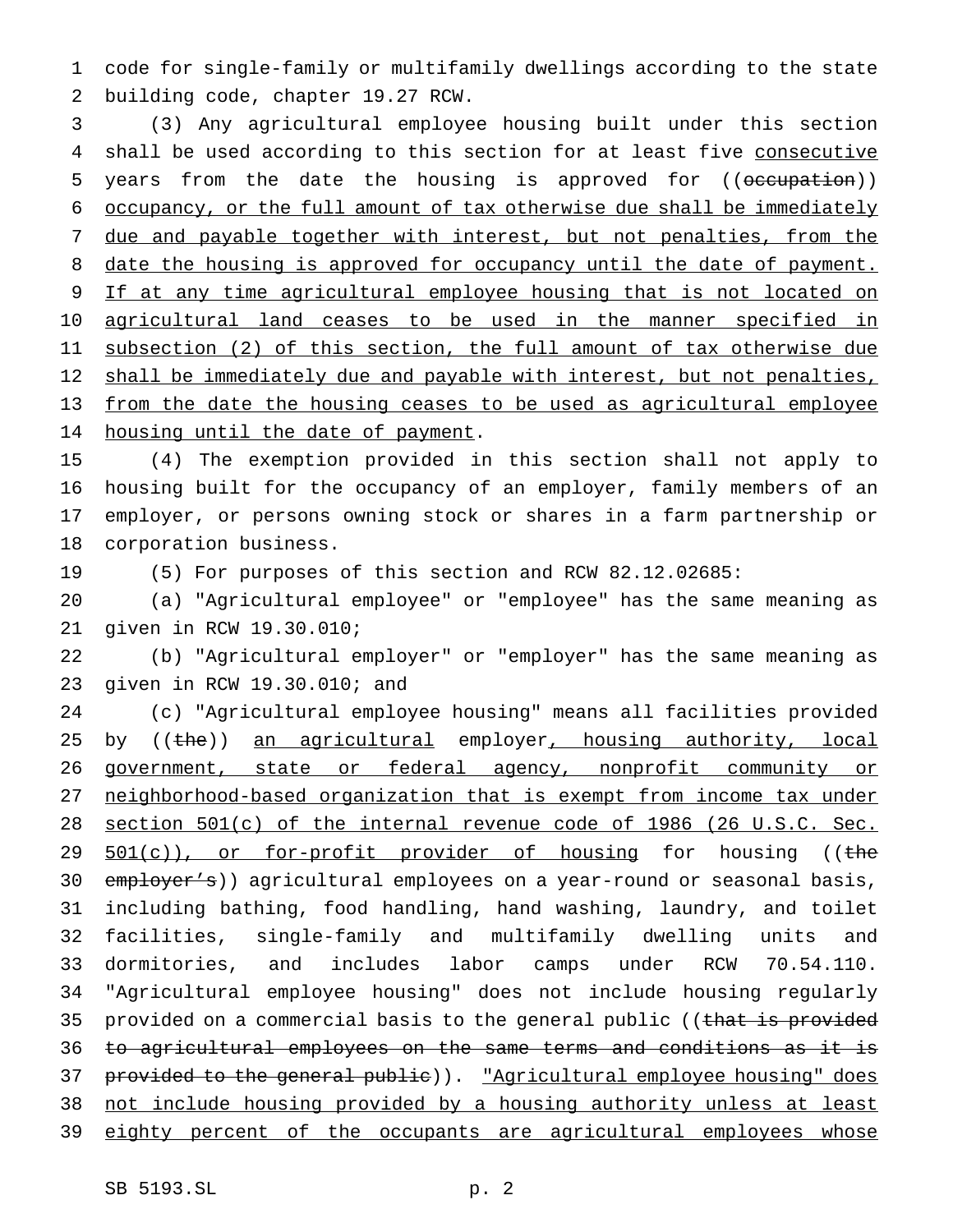1 adjusted income is less than fifty percent of median family income, 2 adjusted for household size, for the county where the housing is provided.

 **Sec. 2.** RCW 82.12.02685 and 1996 c 117 s 2 are each amended to read as follows:

 (1) The provisions of this chapter shall not apply in respect to the use of tangible personal property that becomes an ingredient or component of buildings or other structures used as agricultural employee housing during the course of constructing, repairing, decorating, or improving the buildings or other structures by any person.

 (2) The exemption provided in this section for agricultural employee housing provided to year-round employees of the agricultural employer, only applies if that housing is built to the current building code for single-family or multifamily dwellings according to the state building code, chapter 19.27 RCW.

 (3) Any agricultural employee housing built under this section 18 shall be used according to this section for at least five consecutive 19 years from the date the housing is approved for ((occupation)) 20 <u>occupancy, or the full amount of a tax otherwise due shall be</u> 21 immediately due and payable together with interest, but not penalties, 22 from the date the housing is approved for occupancy until the date of 23 payment. If at any time agricultural employee housing that is not located on agricultural land ceases to be used in the manner specified in subsection (2) of this section, the full amount of tax otherwise due shall be immediately due and payable with interest, but not penalties, from the date the housing ceases to be used as agricultural employee 28 housing until the date of payment.

 (4) The exemption provided in this section shall not apply to housing built for the occupancy of an employer, family members of an employer, or persons owning stock or shares in a farm partnership or corporation business.

(5) The definitions in RCW 82.08.02745(5) apply to this section.

 NEW SECTION. **Sec. 3.** This act is necessary for the immediate preservation of the public peace, health, or safety, or support of the state government and its existing public institutions, and takes effect immediately.